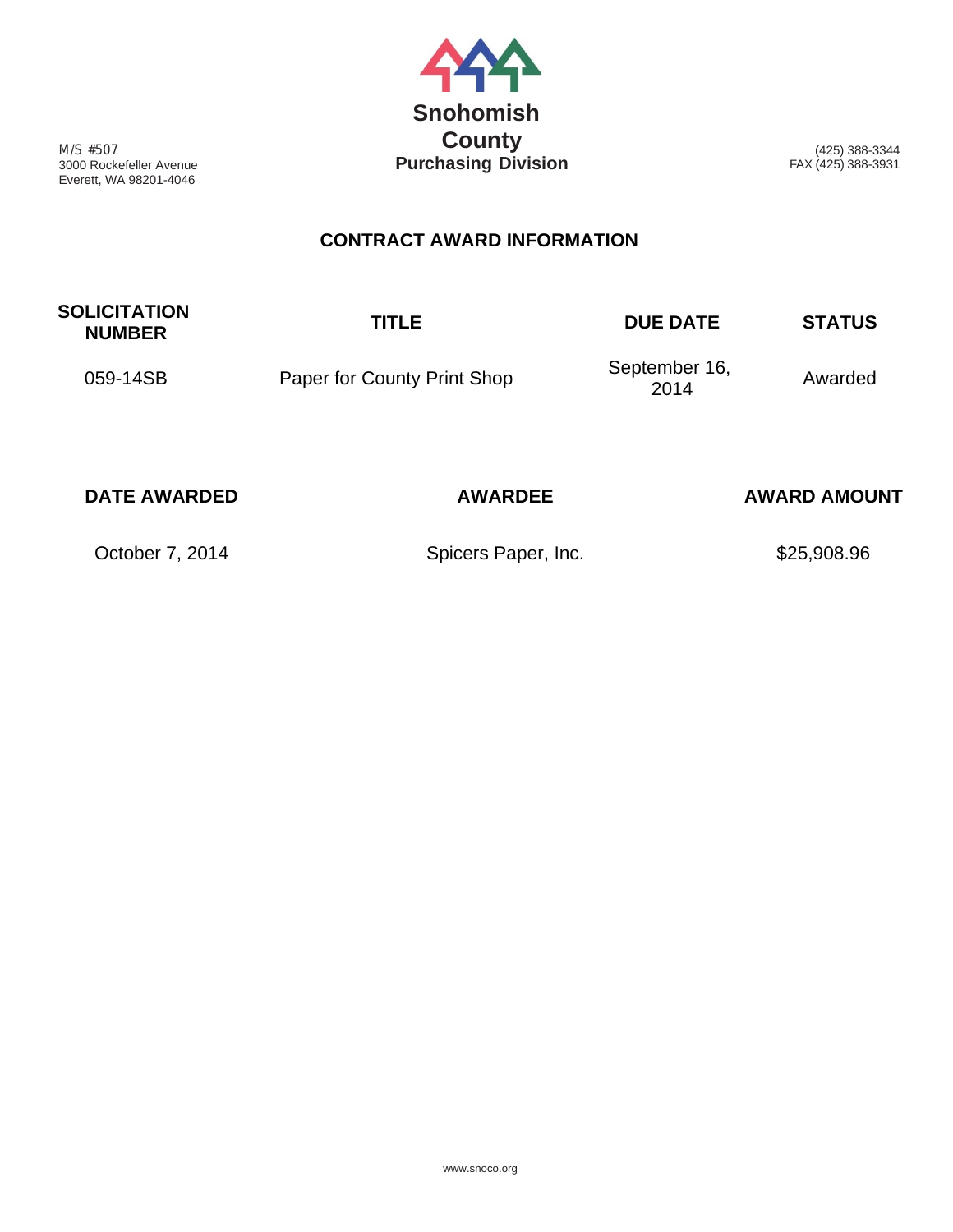## **Opening Date: 09/25/2014**

## **BID No.059-14SB Product/Service: Paper for County Print Shop**

## **Department: Information Services**

|                |                 |                                                                                         | <b>Spicers</b>    |            | <b>WCP Solutions</b> |            |  |
|----------------|-----------------|-----------------------------------------------------------------------------------------|-------------------|------------|----------------------|------------|--|
| Item           |                 |                                                                                         |                   |            | Unit                 |            |  |
| No.            | Qty             | Items                                                                                   | <b>Unit Price</b> | Amount     | Price                | Amount     |  |
| $\mathbf 1$    | 550             | 20# COLORS MULTI PURPOSE BOND GL<br>10RM/CTN, 8.5 X 11-30% RECYCLED                     | 4.26              | \$2,343.00 | 4.87                 | \$2,678.50 |  |
| 2              | 200             | 80# WHITE NEENAH ROYAL FIBER CV GL<br>250/PKG 8PKG/CTN, 8.5 X 11-30%<br><b>RECYCLED</b> | 13.25             | \$2,650.00 | 14.75                | \$2,950.00 |  |
| 3              | 175             | 110# WHITE INDEX GL 250/PKG 8 PKG/CTN<br>$, 8.5 \times 11$                              | 5.69              | \$995.75   | 6.65                 | \$1,163.75 |  |
| $\overline{4}$ | 15              | 20# COLORS GL 5/CTN, 11 x 17-30%<br><b>RECYCLED</b>                                     | 8.98              | \$134.70   | 10.26                | \$153.90   |  |
| 5              | 60              | 24# WHITE NEENAH ROYAL FIBER<br>WRITING GL 10RM/CTN, 8.5 X 11-30%<br><b>RECYCLED</b>    | 10.97             | \$658.20   | 12.25                | \$735.00   |  |
| 6              | 50              | 60# COLORS ASTROBRIGHTS GL 10<br>RM/CT, 8.5 X 11-30% RECYCLED                           | 6.67              | \$333.50   | 8.89                 | \$444.50   |  |
| $\overline{7}$ | 70              | 110# COLORS INDEX GL 250/PKG 8<br>PKG/CTN, 8.5 X 11                                     | 6.00              | \$420.00   | 6.78                 | \$474.60   |  |
| 8              | 55              | 70# COLORS OPAQUE VELLUM GL 6<br>RM/CTN, 8.5 X 11                                       | 5.93              | \$326.15   | 6.65                 | \$365.75   |  |
| 9              | 10 <sup>°</sup> | 20# COLORS MULTI- PURPOSE BOND GL<br>10 RM/CS, 8.5 x 14-30% RECYCLED                    | 5.84              | \$58.40    | 6.50                 | \$65.00    |  |
| 10             | 15              | 24/60# WHITE OPAQUE SM GL 10 RM/CTN,<br>8.5 x 14-30% RECYCLED                           | 6.10              | \$91.50    | 14.00                | \$210.00   |  |
| 11             | 50              | 60# WHITE OPAQUE SMOOTH 10 RMS/CTN<br>8.5 X 11-30% RECYCLED                             | 4.58              | \$229.00   | 5.05                 | \$252.50   |  |
| 12             | 400             | 2-PART REV/STR CARBONLESS GL<br>10RM/CTN, 8.5 X 11                                      | 8.69              | \$3,476.00 | 9.52                 | \$3,808.00 |  |
| 13             | 300             | 3-PART REV/STR CARBONLESS GL<br>10RM/CTN, 8.5 X 11                                      | 9.78              | \$2,934.00 | 10.85                | \$3,255.00 |  |